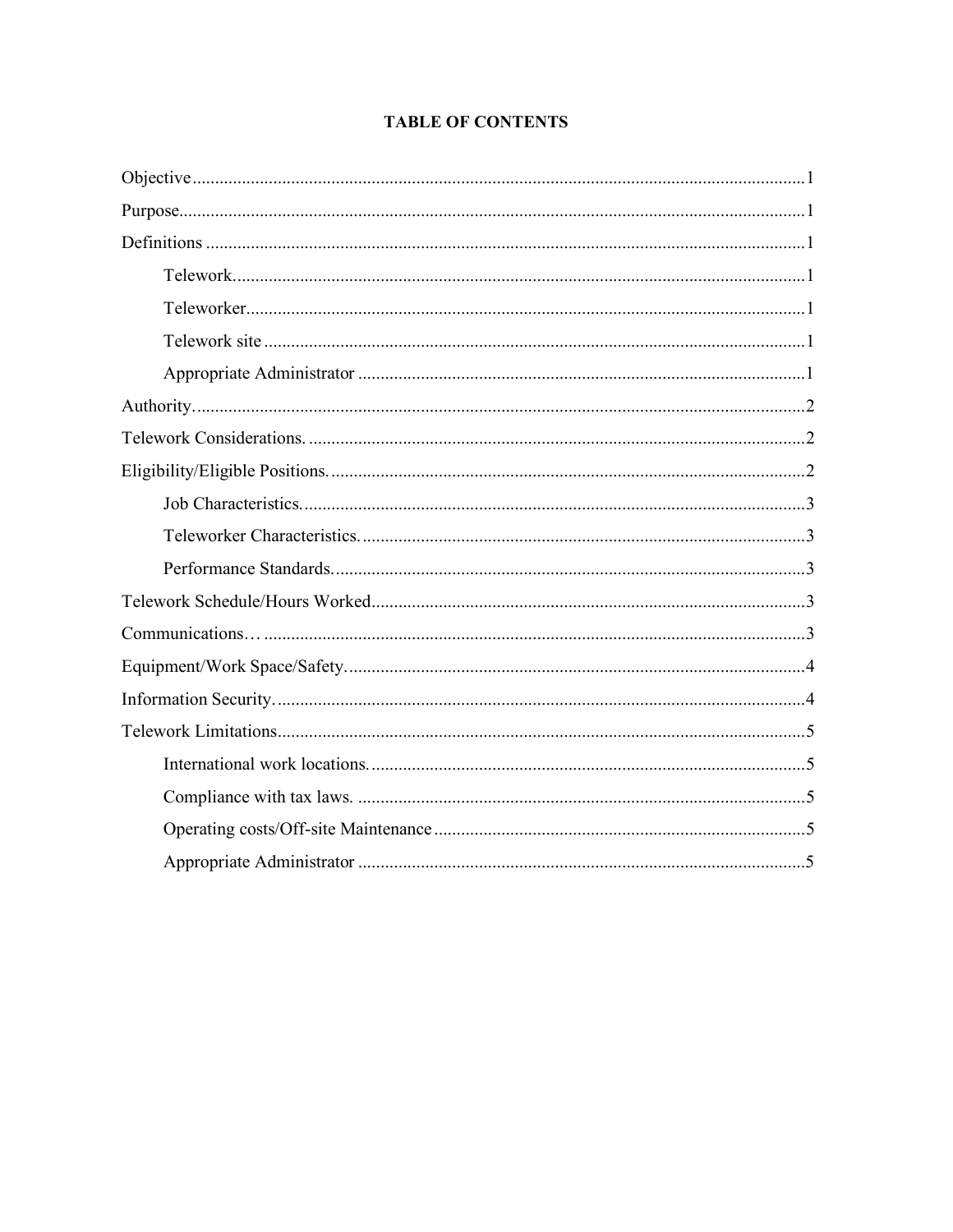

## **Telework Policy and Procedures**

#### **I. Objective**

To set forth the essential rules and criteria pursuant to which eligible staff and administrative employees provide guidance under which staff and administrative employees may be permitted to telework.

#### **II. Purpose**

San Francisco State University ("SF State" or "University") is a learning and living campus community dedicated to student success, by coming together in the same physical space to engage with, learn from, and support each other.

SF State supports telework when the campus determines that telework is operationally feasible and is in the best interest of the University and its mission. Telework arrangements may be considered for eligible positions as described below when there are opportunities for improved operational performance, or as part of a disaster recovery or emergency plan. SF State recognizes that with current technology, it is possible for some employees to perform a variety of duties and job functions from their residences, on the road, or other equipped sites ("telework site").

SF State telework can benefit both the institution and the employee by supporting employee health and wellness, optimizing use of space, promoting sustainability, increasing employee satisfaction, improving employee performance, productivity and efficiency, providing more accommodation options for temporarily disabled employees, and enhancing competitiveness as an employer of choice. Telework is not an entitlement, it is not a University-wide benefit, and it in no way changes the terms and conditions of employment with SF State.

#### **III. Definitions**

*Telework*: A flexible work arrangement that allows an employee to work at their residence or at another site for one or more days each week away from University campus and as part of their regular work schedule. As such, telework can include working from home for a short-term project or on the road during business travel. Except in extraordinary circumstances, telework arrangements will require the employee to work some days each week on campus. Full-time telework is permissible only when necessary and justified, and such arrangements must be approved by the President, in consultation with the respective Vice President and Human Resources.

*Teleworker*: An employee of the University who has been approved for alternate work arrangements, other than working 100% from a campus location. Teleworker must be an employee of SF State.

*Telework site*: an off-site work location where telework can be performed, normally in the employee's residence or in another University-approved location. The off-site work location must conform to all requirements of SF State's Home Safety Checklist.

*Appropriate Administrator:* As defined by the relevant collective bargaining agreement ("CBA") for employees represented by a union or HEERA for non-represented employees.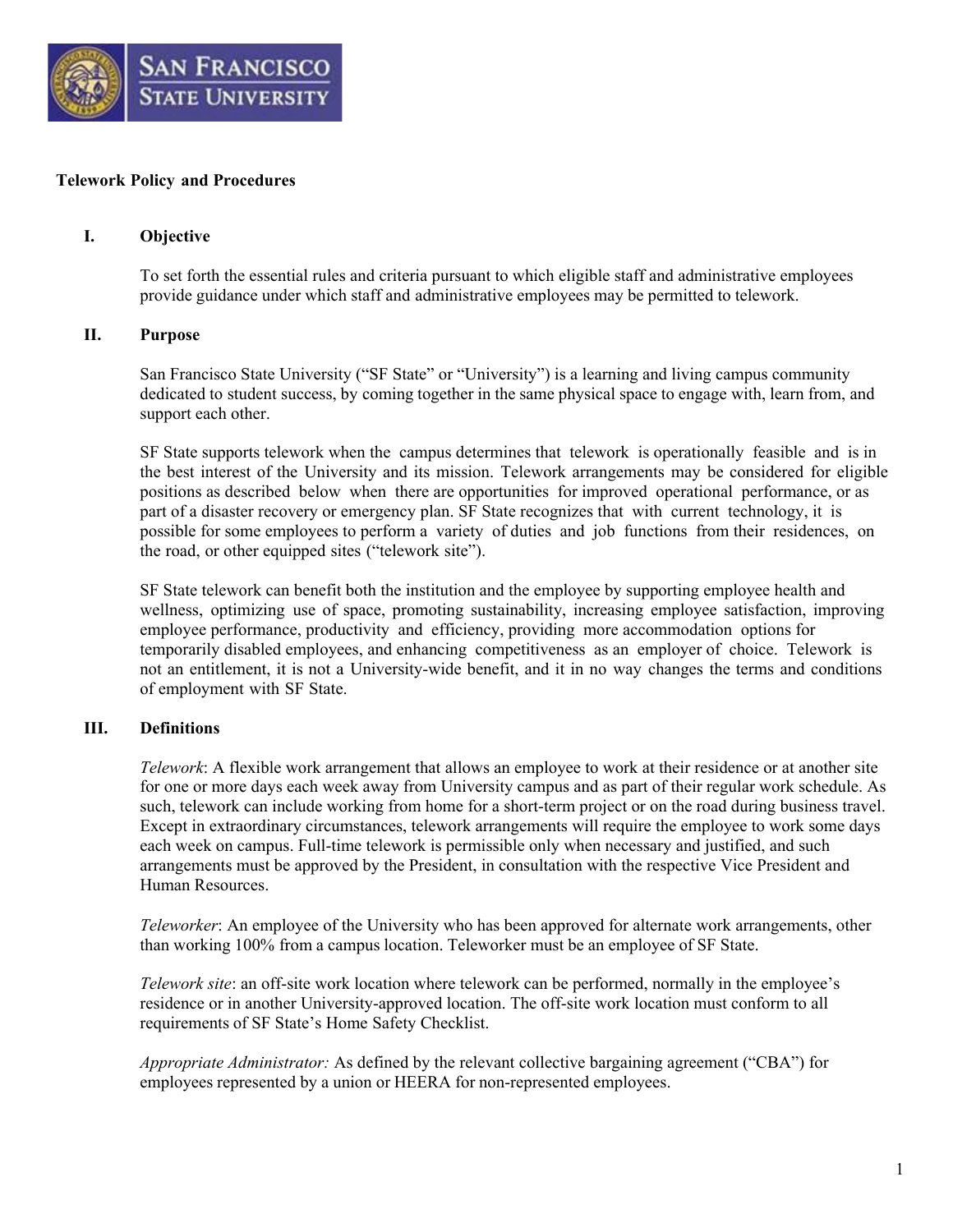# **IV. Authority**

Telework arrangements under this program, and the terms thereof, are at the sole discretion of SF State and may be changed or terminated at any time. Participation in the University's Telework Program does not alter the rights or benefits provided under the employee's CBA. All teleworkers shall agree to comply with all applicable policies and procedures of the University and within the employee's department as if the teleworkers were working on-site.

## **V. Telework Considerations**

The position description may make telework an option, but not an employee right nor entitlement.

The telework arrangement must support the office or department's goals, including productivity, cost effectiveness, and service to internal and external clients. The telework arrangement should be achieved without curtailing normal service hours; incurring overtime costs; impairing the unit's effectiveness in carrying out its mission or administrative function; placing undue burden on others in the unit, whether individual employees or supervisors/managers; or creating problems of safety, security or supervision.

The telework arrangement may be approved on an on-going basis or for a time-limited basis, and exceptions may be made to meet department and/or University needs. The telework arrangements will be subject to review on a quarterly basis, at minimum, and automatically terminate 12 months from the date of implementation.

The appropriate administrator should work with employees to determine the optimal combination of telework and on-site work that best fits the needs of the office/department, University, and the employee. A hybrid approach of on-site and telework is encouraged to create flexibility and meet the needs of the office/department, University, and teleworker.

An employee's participation in the telework program is entirely voluntary, except under emergency conditions that prohibit the employee's job from being performed physically at the University work location. In those instances where the University required an employee to telework due to emergency conditions, the University will provide reasonable equipment for the employee to carry out their job duties at a telework site.

The appropriate administrator may determine that the telework arrangement is no longer a viable option and may terminate the telework arrangement, after consultation with Human Resources. Telework arrangements made as part of a disability accommodation may not be terminated until after interactive process has taken place, and only after approval with the Disability Programs and Resources Center Director, in consultation with Human Resources.

Every effort will be made to provide 21 days' notice of any change to an employee's telework arrangement to accommodate commuting, childcare and other issues that may arise from the termination of a telework arrangement. There may be instances, however, when no notice is possible. Telework is not a substitute for dependent care or medical leave or caring for an ill family member. The teleworker is required to make arrangements to care for dependents or ill family members during the agreed upon work days/hours. Employees should contact Human Resources for information about leave options that may be available.

# **VI. Eligibility/Eligible Positions**

Telework is not feasible for all positions and/or employees. In order to be eligible to telework, the duties of the position must be structured to be performed independently of others, with minimal need for support, and can be scheduled without impacting service quality, organizational operations and the mission of the University. Work outcomes must be clearly articulated and agreed upon in the telework agreement and reviewed quarterly as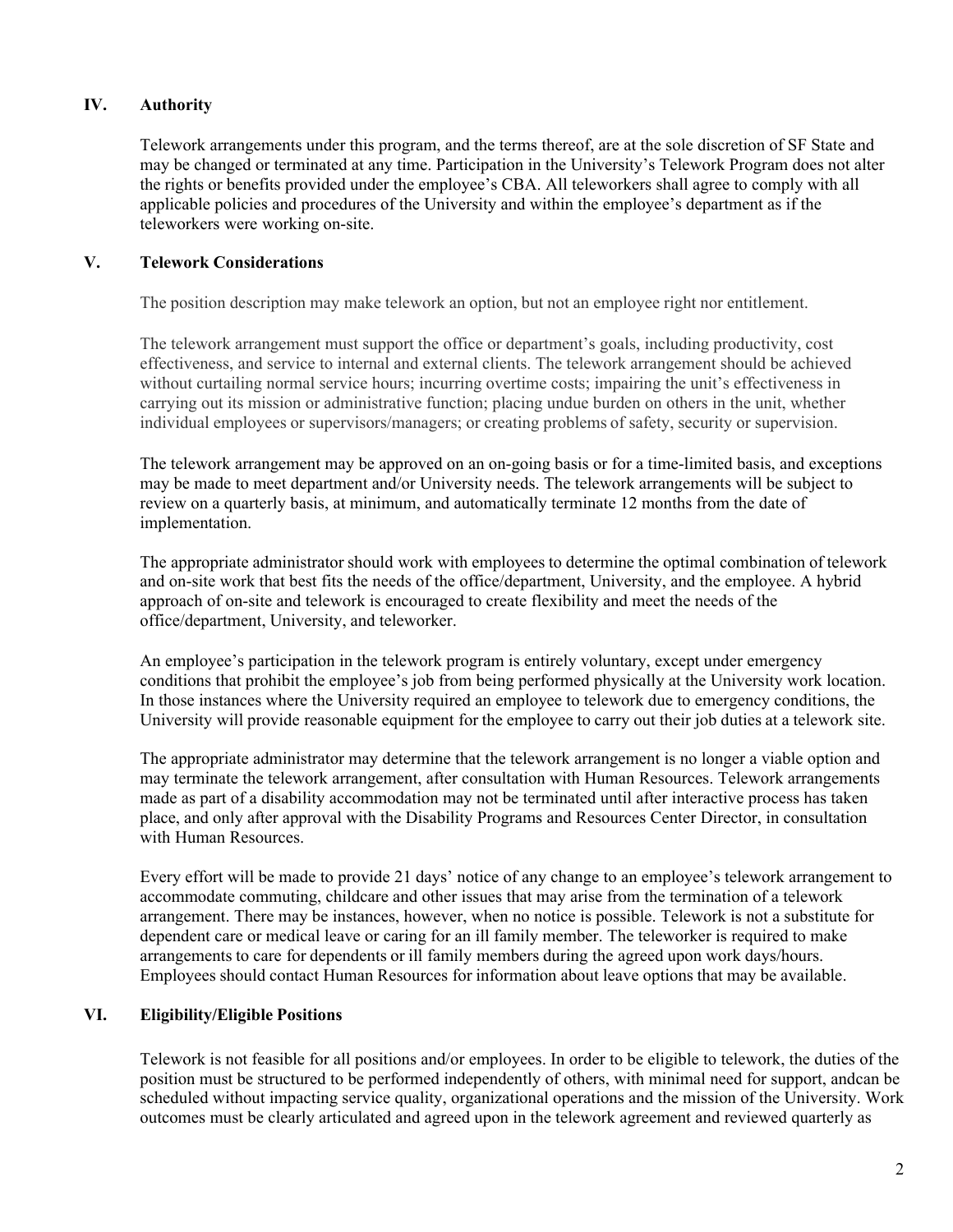approved. The eligibility of a position for teleworking is determined by an appropriate administrator, approved by the respective Vice President, in consultation with Human Resources, and may change depending on the campus or department's operational needs and educational mission.

*Job Characteristics* (generally suited for telework):

- Limited need for face-to-face communication and/or interaction with members of the campus community
- Minimal requirements for frequent access to hard copy files or special equipment
- Working independently with minimal supervision

## *Teleworker Characteristics*

- Proven ability to perform
- Self-motivation, self- discipline, self-direction
- Above average skills in planning, managing time, organizing, and meeting clear standards and objectives.
- Ability to access the necessary programs, software and technology to complete job duties
- Must have a rating of satisfactory or above, or its equivalent, on most recent performance evaluation in all areas directly relevant to successful telework.

## *Performance Standards*

 Must meet the same performance standards and professionalism expected of University employees at on-site work locations regarding job responsibilities, work productivity, communication, and interaction with members of the SF State community.

## **VII. Telework Schedule/Hours Worked**

The teleworker must maintain a consistent schedule of work hours and days, in accordance with the telework agreement to ensure regular and predictable contact with all SF State community members. A determination of flexibility in work hours and days where feasible given the person's job responsibilities may be made on a case-by-case basis and must be pre-approved by the appropriate administrator and stated in the participating employee's telework agreement.

For non-exempt employees, a specific work schedule will be stated in the Telework Agreement. Exceptions to the work schedule may be made when an employee's on-site presence is required for a University-related function or activity. The participating employee will remain flexible to their Appropriate Administrator and working arrangements when office functions require their on-site attendance.

Teleworkers who are not exempt from the overtime requirements of the Fair Labor Standards Act will be required to accurately record all hours worked using SF State's time-keeping system. Hours worked in excess of those scheduled per day and per workweek require the advance approval of the teleworker's appropriate administrator. Failure to comply with this requirement may result in the immediate termination of the telework agreement.

The teleworker is responsible for recording vacation, sick or other leave as they would when working on-site at the University.

#### **VIII. Communication**

The teleworker must remain accessible while participating in the telework program. The teleworker must maintain daily communication during the work days and hours specified in their telework agreement with their Appropriate Administrator. Daily communication must be maintained in the manner directed by the Appropriate Administrator, including the readily available technology ordinarily used in the workplace, such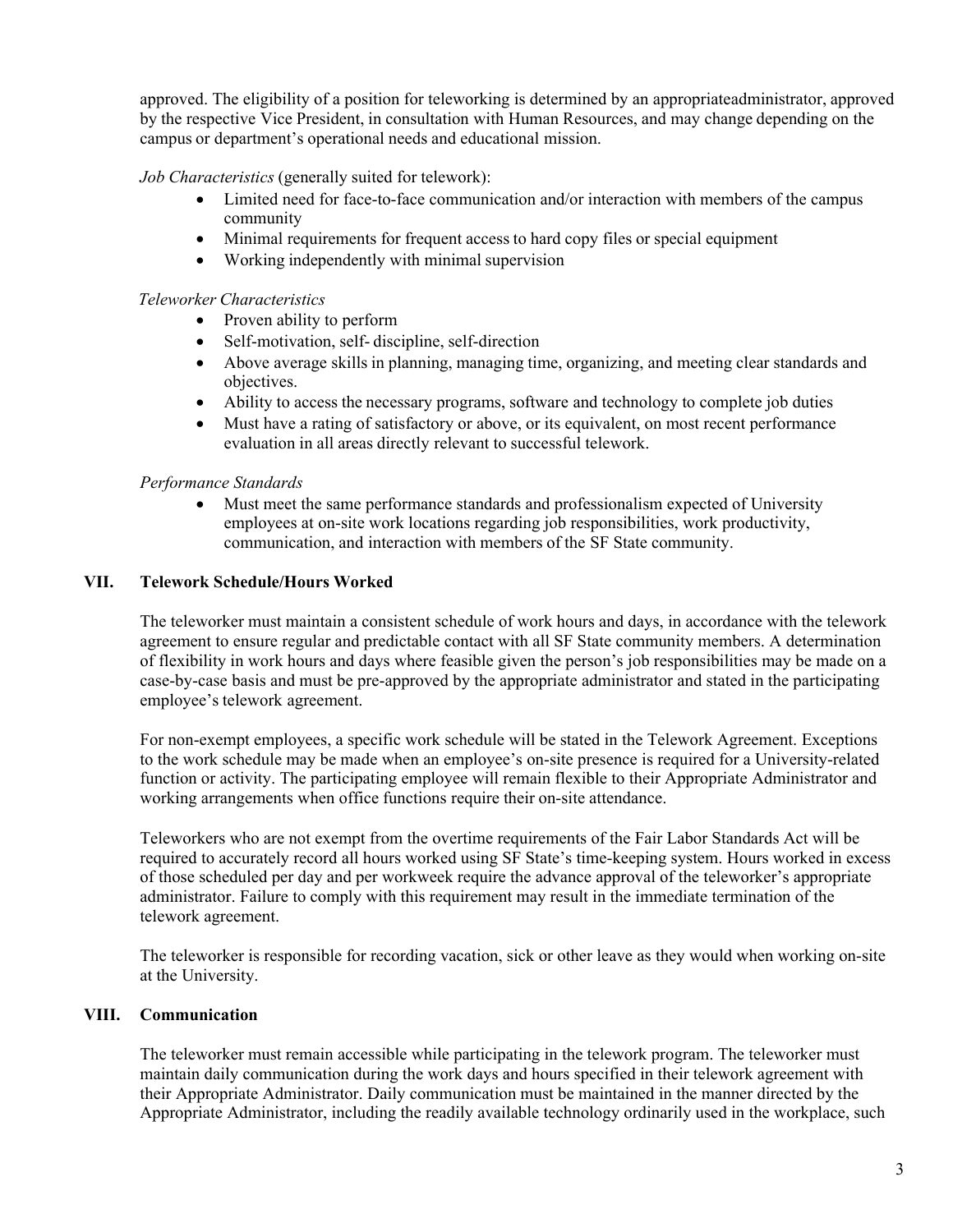as laptop computer, mobile phone, email, network access, messaging application, videoconferencing with camera video on, instant messaging and/or text messaging at all times during the work days and hours identified above. The teleworker should establish and maintain effective communication and workflow among coworkers, appropriate administrator and customers or other constituents (e.g. students, faculty, etc).

The teleworker and the appropriate administrator should establish procedures for effective communication, including frequency of emails and other electronic communication and/or telephone contact. The teleworker must agree to be accessible by phone or electronically within a reasonable time period during the agreed upon work schedule.

Management will be responsible for holding virtual work meetings to facilitate communication, teambuilding, and workflow. However, telework agreements shall allow for management to occasionally require all employees to be physically present on campus.

# **IX. Equipment/Work Space/Safety**

The teleworker is responsible for establishing and maintaining an adequate and safe work environment, in accordance with SF State standards. The teleworker is responsible for ensuring the telework space is free of safety hazards and other dangers. SF State will provide the teleworker with a safety checklist that must be completed on an annual basis.

Any equipment, utility charge or internet access not provided by the University is the responsibility of the employee to procure/arrange and at the employee's sole expense, except as specifically provided in the Telework Agreement.

The University will provide any software required for the participating employee to perform their work duties. The participating employee agrees to comply with any licensing regulations and restrictions for all software under license to the University.

Any maintenance of SF State supplied equipment for Telework, including but not limited to hardware upgrades and software installation, must be performed by a SF State authorized person at a SF State work location. If directed by their immediate supervisor or appropriate administrator, a teleworker must bring University equipment to the designated SF State location. The University will repair or replace any damaged or lost SF State equipment, at its sole discretion, and so long as the teleworker has complied with the terms listed in the SF State Device End User Protocol and SF State Property Form. The teleworker is advised to contact their insurance agent for information regarding insurance coverage for University equipment entrusted to them for use at non-University work sites.

Teleworkers will be covered by the University's Workers Compensation Insurance Policy only for workrelated injuries incurred during the normal course and scope of their employment and job duties, including only being covered during agreed upon work hours. Teleworkers must report any work-related injuries to their supervisor immediately, and in accordance with standard University protocols. The teleworker is liable for any injuries sustained by visitors to the teleworkers' residence.

The teleworker is responsible for establishing a work environment free of interruptions and distractions that would affect performance and professional workplace conduct.

## **X. Information Security**

Work performed on behalf of the University from the teleworker's residence or other workplace site is official University business. All records, documents, and correspondence (either on paper or in electronic form) must be provided to the University upon request by the teleworker's appropriate administrator and/or at the end of